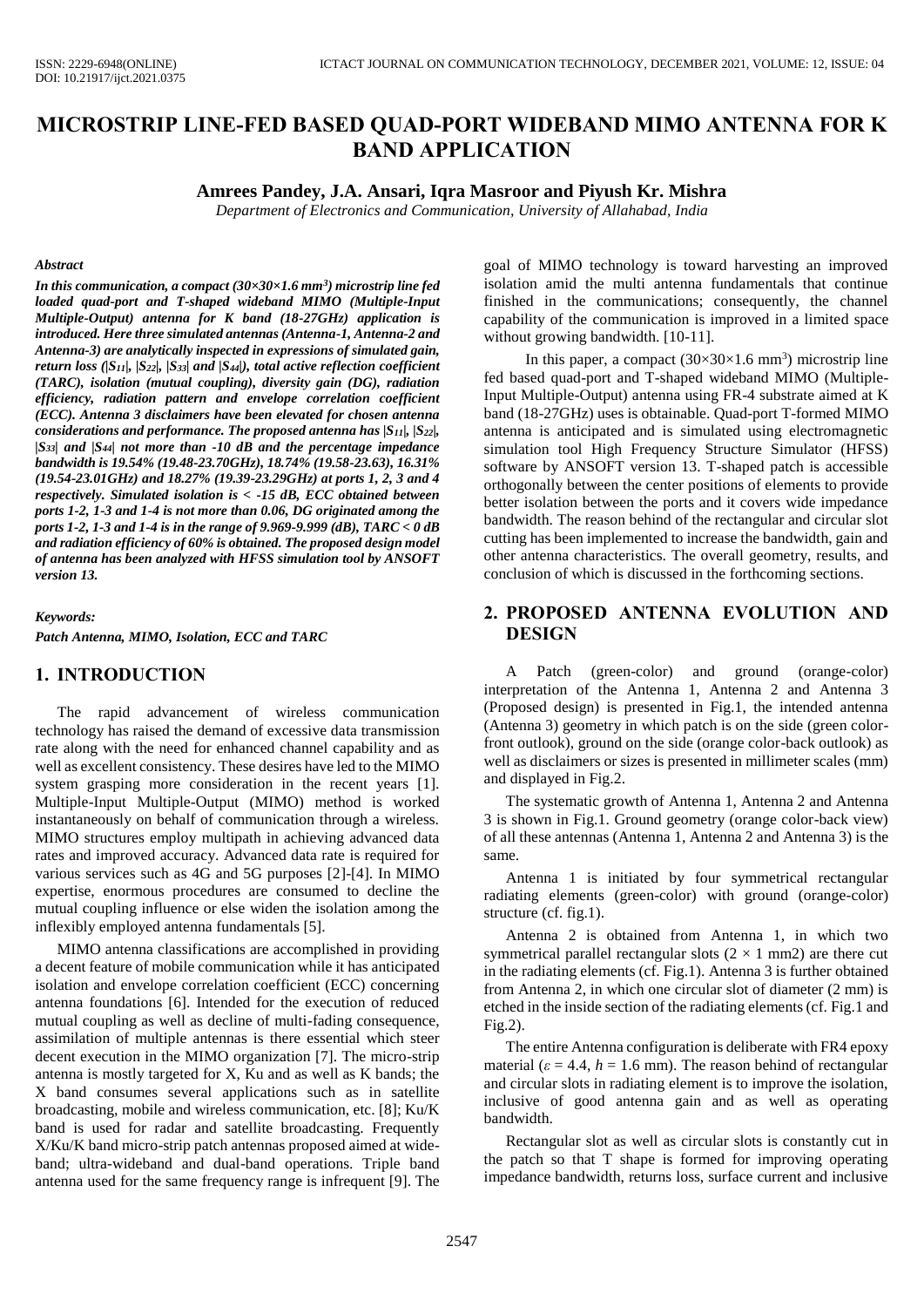gain. Moreover, MIMO appearances bordering on total active reflection coefficient (TARC), inclusive diversity gain (DG) as well as inclusive envelope correlation coefficient (ECC) is evaluated by resources of ANSOFT HFSS version 13 as deliberated earlier.





Fig.1 Step-wise evolution of the Antenna-1, Antenna-2 and Antenna-3 (Proposed)



Fig.2. A, Patch (green-color) and ground (orange-color) outlook of the proposed design

# **3. RESULTS AND DISCUSSION**

The proposed antenna is inspected for radiation efficiency, gain, isolation (mutual coupling), radiation patterns, reflection coefficient, ECC, DG as well as TARC.

The Table.1 signifies the data of Antenna 1, Antenna 2 and Antenna 3 correspondingly by the side of entirely ports to be precise 1, 2, 3 and 4 respectively for ready reference. The Table.1 describes the performing bands and percentage impedance bandwidth, resonant frequency (in GHz), reflection coefficient (in dB) and peak gain (in dBi).  $|S_{11}|$ ,  $|S_{22}|$ ,  $|S_{33}|$  and  $|S_{44}|$  (in dB) vs. frequency are tabularized in Table.1; gain (in dBi) as well as mutual coupling (in dB) is illustrated in Fig.3 – Fig.8 separately.



Fig.3. Simulated | *S*11| curve of the Antenna 1, Antenna 2 and Antenna 3



Fig.4. Simulated  $|S_{22}|$  curve of the Antenna 1, Antenna 2 and Antenna 3



Fig.5. Simulated  $|S_{33}|$  curve of the Antenna 1, Antenna 2 and Antenna 3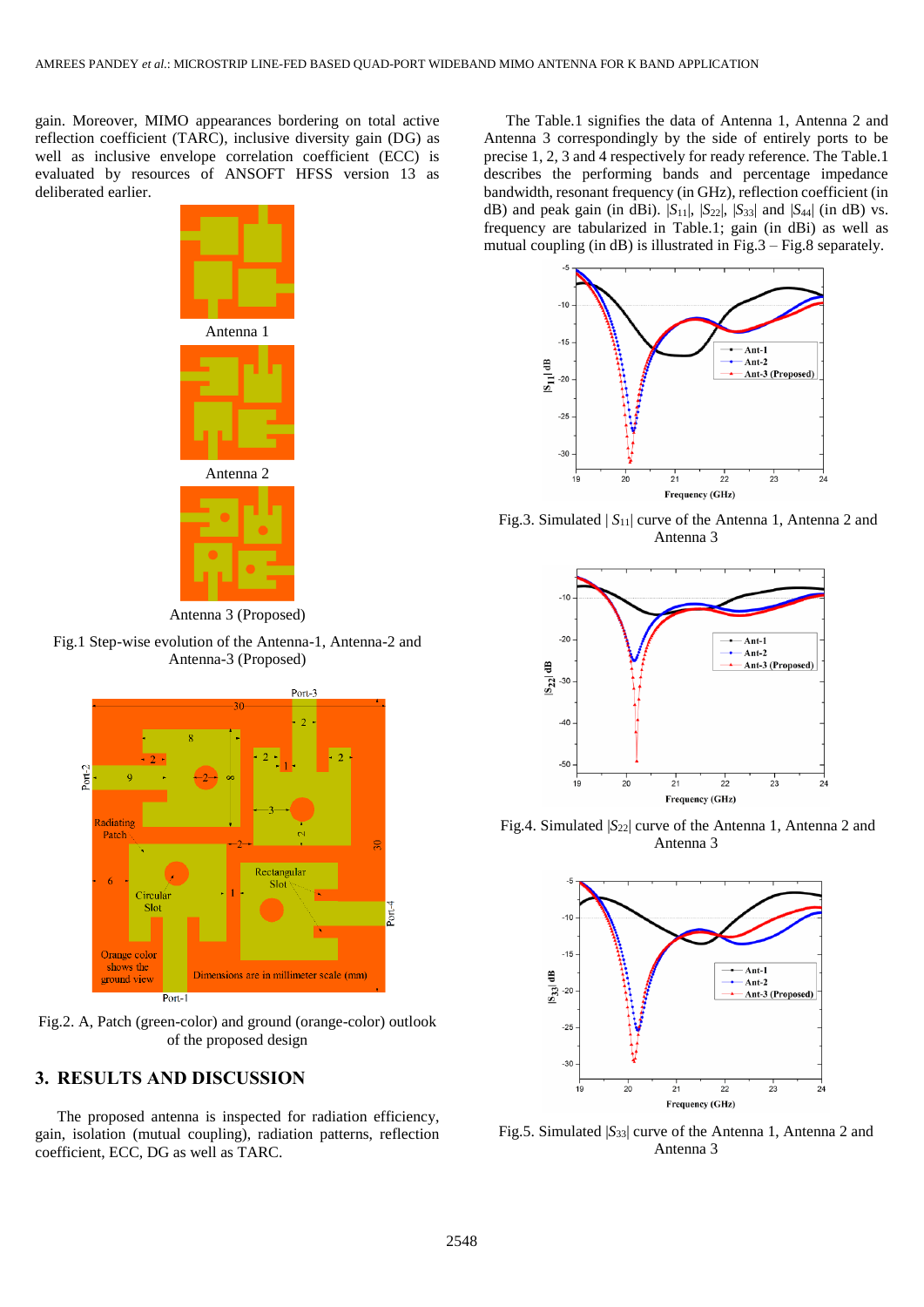| Antenna                | <b>Port</b><br><b>Representation</b> | Performing band (GHz)/<br>Impedance BW $(\% )$ | <b>Isolation</b><br>(in dB) | <b>Resonant frequency (in GHz)/</b><br><b>Reflection Coefficients (dB)</b> | <b>Peak Gain</b><br>(dBi) |
|------------------------|--------------------------------------|------------------------------------------------|-----------------------------|----------------------------------------------------------------------------|---------------------------|
| $Ant-1$                | Port-1                               | 19.83-22.26/11.45                              | $\le -13$                   | $21.23/-16.62$                                                             | 4.07                      |
|                        | Port-2                               | 19.85-22.23/11.31                              | $\leq$ -13                  | $20.60/-13.87$                                                             | 4.1                       |
|                        | Port-3                               | 20.32-22.27/9.1                                | $\le -13$<br>21.52/-13.38   |                                                                            | 4.07                      |
|                        | Port 4                               | 20.19-22.46/10.64                              | $\leq$ -13                  | 21.47/-14.69                                                               | 4.05                      |
| $Ant-2$                | Port-1                               | 19.57-23.45/18.03                              | $\leq -14$                  | $20.14/-26.71$                                                             | 4.58                      |
|                        | Port-2                               | 19.59-23.48/18.06                              | $\leq$ -14                  | 20.14/-24.85                                                               | 4.53                      |
|                        | Port-3                               | 19.61-23.58/18.38                              | $\leq$ -14                  | $20.19/-25.04$                                                             | 4.98                      |
|                        | Port 4                               | 19.59-23.54/18.34                              | $\leq$ -14                  | $20.13/-27.30$                                                             | 4.11                      |
| Ant- $3$<br>(Proposed) | Port-1                               | 19.48-23.70/19.54                              | $\leq$ -15                  | 20.08/-30.53                                                               | 5.23                      |
|                        | Port-2                               | 19.58-23.63/18.74                              | $\leq$ -15                  | $20.18/-48.40$                                                             | 5.23                      |
|                        | Port-3                               | 19.54-23.01/16.31                              | $\leq$ -15                  | 20.11/-29.01                                                               |                           |
|                        | Port 4                               | 19.39-23.29/18.27                              | $< -15$                     | $20/-41.39$                                                                | 5.23                      |

Table.1. Port Individualities of the Antenna-1, Antenna-2 and Antenna-3



Fig.6. Simulated  $|S_{44}|$  curve of the Antenna 1, Antenna 2 and Antenna 3



Fig.7. Plot of gain vs. frequency of the Antenna 1, Antenna 2 and Antenna 3

A read-through of Table.1 as well as Fig.3 - Fig.8 clearly show that the performing band, gain and further isolation parameters of Antenna 3 keep on matching by both side of ports through marginal deviations while for Antenna 2 as well as Antenna 3 the deviation in band, gain and also isolation is enhanced for instance equated to Antenna 1 and 2.



Fig.8. Isolation vs. frequency plot of the proposed antenna (Antenna 3)

Several of the essential accomplishment factors of MIMO structures are ECC as deliberate with Eq.(1) - Eq.(4). The Fig.9 drafts the ECC curvature of the anticipated antenna vs. frequency, the ECC value for ports i.e. 1-2, 1-3 and 1-4 respectively is less than 0.06.

Diversity gain specifies the broadcasting power. DG has been evaluated by using Eq.(5). Diversity gain by the side of several designated frequencies is detected as well as it is originating that the grown values are happening the preferred range i.e. ECC is not more than 0.05 as well as DG nearby towards to 10. Fig.10 displays the significance of DG gotten among ports i.e. 1-2, 1-3 and 1-4 respectively in vary between of 9.969-9.999 (dB).

The Fig.11 demonstrates the TARC along with curve of radiation efficiency vs. frequency. The radiation efficiency exceeds 60% intended for the resonating band of curiosity. On behalf of the effective broadcast of MIMO antenna not more than 0 dB TARC significance is mandatory as well as this one is deliberated via Eq.(6). The TARC is several of the animated factors, which are analyzed proficiently the bandwidth as well as the inefficiency of the MIMO structures. On behalf of the Ncomponent MIMO classification, this one is construed as per the proportion of the sum-up of the square root of the returned signal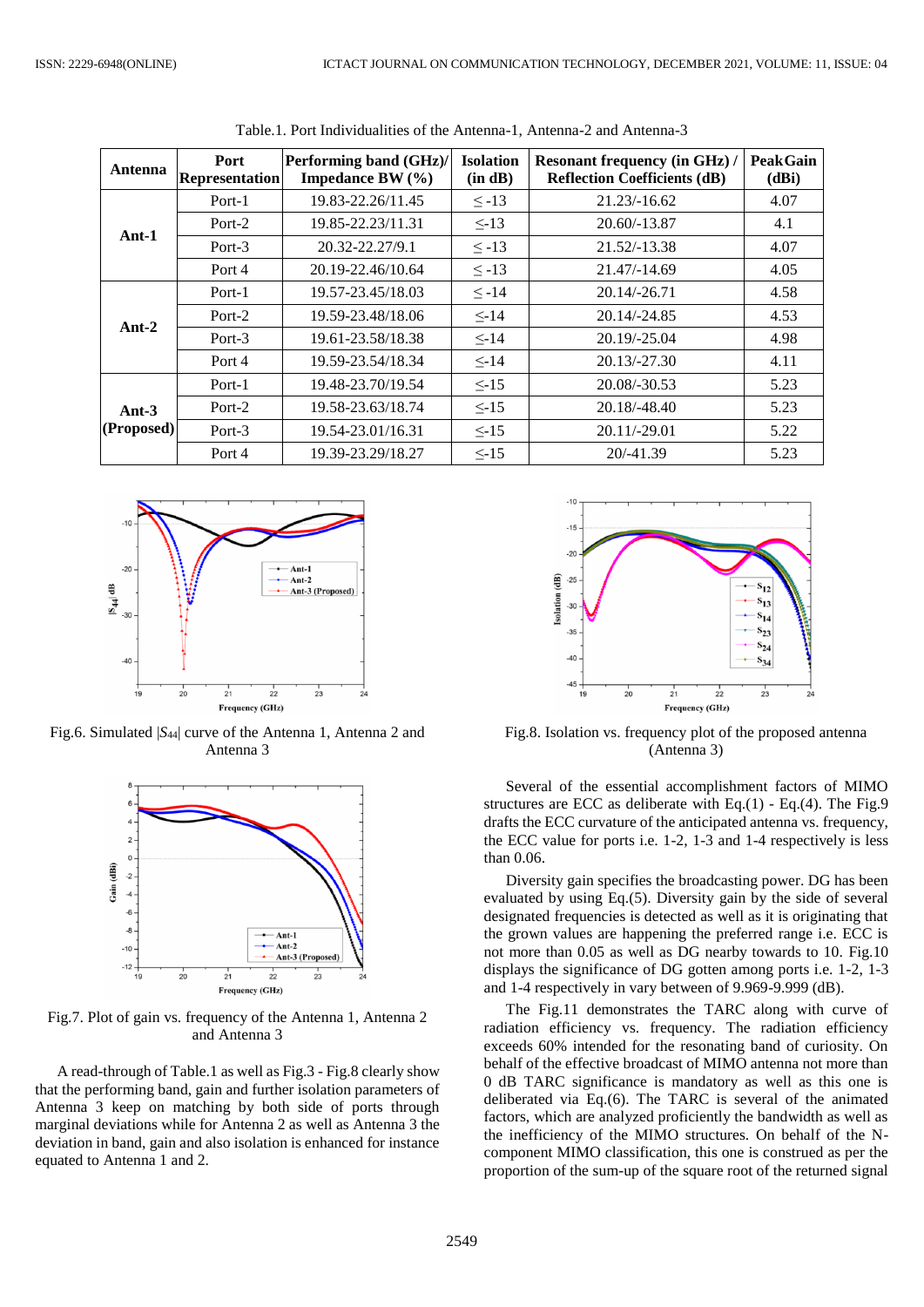power to the square root of the power served to the antenna. MIMO methods ensure the bi as well as  $a_i$  individualities of the returned power also the occurrence power served just before the antenna then they be presented as *b*=[*S*]*a*. The proportion of the TARC targeted at the MIMO structure is obtained by Eq.(6). The isolation significance is  $\leq$ -15 dB Fig.8 intended for the perceived bandwidth.



Fig.9. Simulated plot of ECC vs. frequency of the proposed antenna (Antenna 3)



Fig.10. Simulated plot of Diversity gain in competition with frequency of the Antenna 3

$$
ECC = \frac{\left| \int_{4\pi} F_1(\theta, \varnothing) \cdot F_2(\theta, \varnothing) d\Omega \right|^2}{\int_{4\pi} \left| F_1(\theta, \varnothing) \right|^2 d\Omega \int_{4\pi} \left| F_2(\theta, \varnothing) \right|^2 d\Omega} \tag{1}
$$

$$
ECC_{12} = \frac{\left|S_{11}S_{12} + S_{21}S_{22}S_{13}S_{32} + S_{41}S_{42}\right|^{2}}{\left(1 - \left|S_{11}\right|^{2} - \left|S_{12}\right|^{2}\right)\left(\left|S_{13}\right|^{2} + \left|S_{14}\right|^{2}\right)}
$$
(2)

$$
ECC_{13} = \frac{\left|S_{11}S_{13} + S_{21}S_{23}S_{13}S_{33} + S_{14}S_{43}\right|^{2}}{\left(1 - \left|S_{11}\right|^{2} - \left|S_{12}\right|^{2}\right)\left(\left|S_{13}\right|^{2} + \left|S_{14}\right|^{2}\right)}
$$
(3)

$$
ECC_{14} = \frac{|S_{11}S_{14} + S_{12}S_{24}S_{13}S_{34} + S_{14}S_{44}|^2}{\left(1 - |S_{11}|^2 - |S_{12}|^2\right)\left(|S_{13}|^2 + |S_{14}|^2\right)}
$$
(4)

$$
Diversity Gain = 10\sqrt{1 - ECC^2}
$$
 (5)





Fig.11. Plot of TARC and Radiation efficiency in competition with frequency of the Antenna 3

By the side of port 1 of the Antenna 3, we detect the surface distribution by the side of particular frequency i.e. 20.08 GHz equally displayed in Fig.12. The surface current on 20.08 GHz be there 77.01 A/m as well as is almost identical for the ports 1, 2, 3, and 4, owing to which, at the present we only display the current distribution aimed at port 1. The current strong point is in elevation as well as correspondingly spread at wholly concluded the patch. This disparate design can consume for *K* band (18-27) GHz uses through quad-port for instance recommended.

| <b>Methods</b> | Area of<br>Antenna $(mm2)$ | Number of<br><b>Elements</b> | <b>Substrate</b><br><b>Material</b>           | Peak gain<br>(dBi) | <b>ECC</b> | <b>Isolation</b><br>(dB) | <b>TARC</b><br>(dB) |
|----------------|----------------------------|------------------------------|-----------------------------------------------|--------------------|------------|--------------------------|---------------------|
| $\vert$ [1]    | $45\times 45$              | $\overline{4}$               | FR4 ( $\epsilon$ =4.4, tan $\delta$ =0.02)    | 3.47               | < 0.05     | $\le -15$                | <b>NA</b>           |
| [2]            | $30\times35$               | $\overline{4}$               | FR4 ( $\epsilon$ =4.4, tan $\delta$ =0.02)    | 2.5                | < 0.01     | $\langle -10 \rangle$    | <b>NA</b>           |
| $[4]$          | $50\times100$              | $\overline{4}$               | FR4 ( $\epsilon$ $=$ 4.4, tan $\delta$ =0.02) | 3.2                | < 0.01     | $<-13$                   | <b>NA</b>           |
| $[7]$          | $35\times33$               | $\overline{4}$               | FR4 ( $\epsilon$ =4.4, tan $\delta$ =0.02)    | 2.9                | <b>NA</b>  | $< -15$                  | <b>NA</b>           |
| [10]           | $40\times30$               | 2                            | FR4 ( $\epsilon$ $=$ 4.4, tan $\delta$ =0.02) | 1.7                | < 0.2      | $\le -15$                | <b>NA</b>           |
| [11]           | $37.7 \times 25$           | $\overline{4}$               | FR4 ( $\epsilon$ =4.4, tan $\delta$ =0.02)    | 2.84               | < 0.02     | $\langle -10 \rangle$    | <b>NA</b>           |
| Proposed       | $30\times30$               | $\overline{4}$               | FR4 ( $\epsilon$ =4.4, tan $\delta$ =0.02)    | 5.23               | < 0.06     | $\le -15$                | < 0                 |

Table.2. A comparative overview of the proposed antenna (Antenna-3)